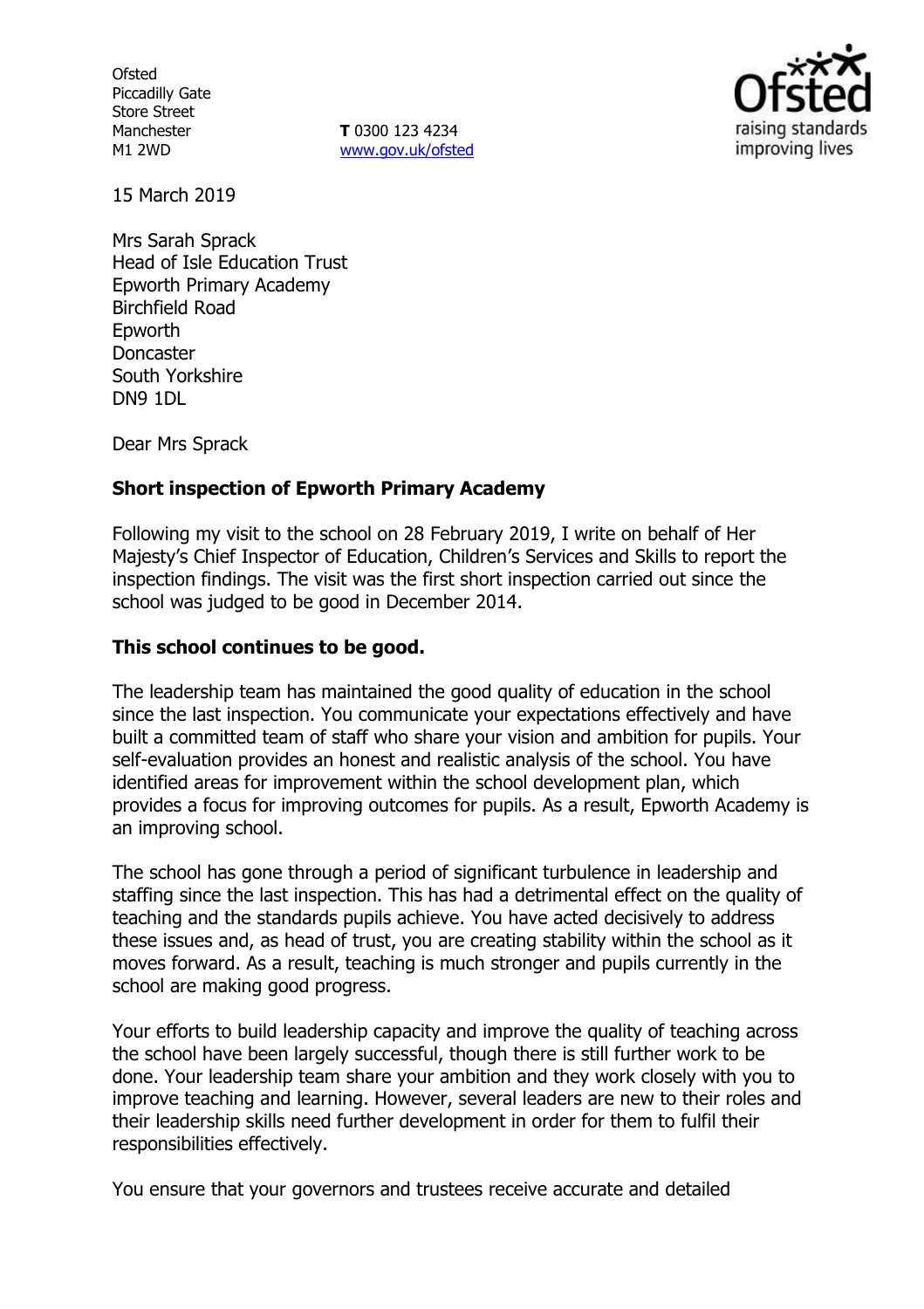

information. As a result, they are well informed and have a clear understanding of the strengths and weaknesses of the school. Governors and trustees hold high expectations of all pupils and staff and offer you effective strategic support and challenge.

Evidence shows that you have had some success in addressing the areas for improvement identified in the previous inspection report. Learning activities, particularly for mathematics, are appropriately challenging and closely match the needs of pupils. Pupils confidently assess for themselves how well they are achieving in lessons and how they can improve further. You have also introduced regular opportunities for teachers to observe each other's practice so that strong provision is celebrated and shared.

In the 2018 national tests, you, your leaders and governors were disappointed with the progress pupils made in reading, writing and mathematics at the end of key stage 2. However, you have been resolute in addressing this. Evidence collected during the inspection clearly identifies the good progress current pupils are making and the good standards they are attaining in these subjects.

You were also disappointed with the significant decline in the proportion of pupils meeting the expected standard in the phonics screening check in 2018, especially as standards had been very high in previous years. Although there are valid reasons as to why they have declined, inspection evidence suggests that there are occasions when phonics teaching is not consistently strong in key stage 1.

### **Safeguarding is effective.**

Leaders and governors ensure that safeguarding arrangements are fit for purpose. The designated safeguarding leaders, and all other staff, are well trained. They receive regular updates, which help to ensure that safeguarding remains at the forefront of everyone's mind. Record-keeping is detailed and well maintained. When necessary, appropriate actions are taken in a timely manner. Support for vulnerable families is strong. Your procedures for recruiting, vetting and checking staff are thorough.

You work effectively with external agencies to ensure that everything is being done to safeguard children and minimise risk. Parents are confident that their children are safe and well cared for at the school.

# **Inspection findings**

- Adults and pupils work well together in a calm and purposeful environment. Pupils behave very well and they have excellent attitudes to learning. Pupils are self-assured learners and take ownership of their own learning. They confidently assess how well they are doing and aspire to achieve the more demanding work that is set during lessons.
- The decline in outcomes that the school has experienced in key stage 2 is not reflected in the work of current pupils. This is because you and your leaders have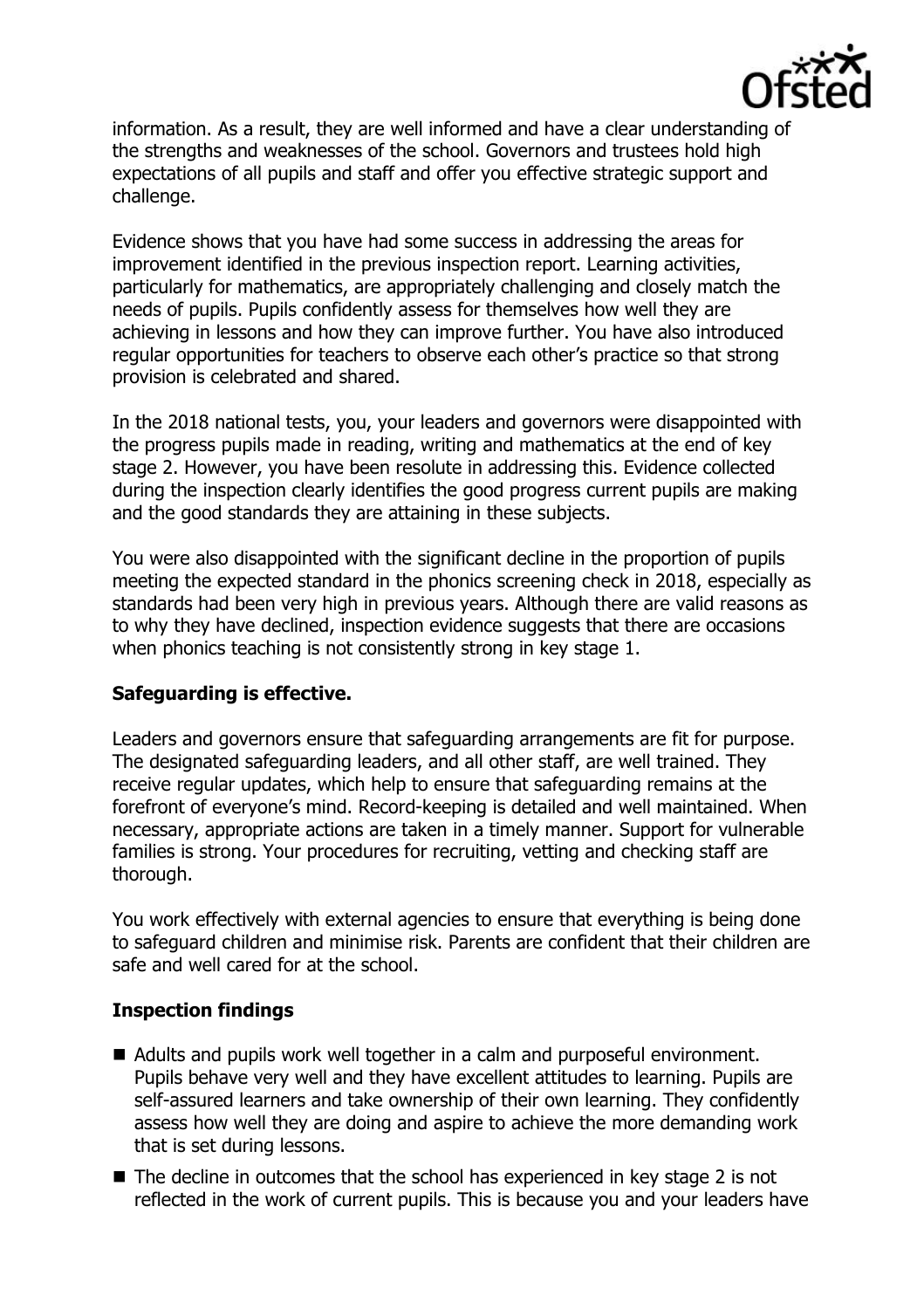

been determined to rapidly improve the quality of teaching. You have instilled a culture of high expectations, which is clearly evident in all classes, and an environment where teachers can confidently share expertise and learn from each other. The teaching I observed with your leaders, and the pupils' work that we looked at, indicates that current pupils are making good progress, and attaining higher standards than previously, in reading, writing and mathematics.

- $\blacksquare$  In mathematics, pupils of different abilities, and from different starting points, are completing challenging activities that deepen their understanding of what they are learning. You and your leaders have implemented appropriate strategies in lessons, such as 'marking stations' and 'pupil experts', which promote pupils' independence in their learning and enable them to challenge themselves further.
- **Pupils read texts that are suitable for their age. Workbooks show that pupils learn** relevant skills that enable them to explore these texts in depth. Older pupils who read to me were confident and fluent, and could use higher-order reading skills, such as inference, to express opinion and explain meaning in a text.
- Leaders have placed a strong emphasis on improving the teaching of writing across the school, especially for pupils who are capable of attaining the higher standards. The most able pupils currently in the school apply their spelling, punctuation and grammar skills with accuracy, and choose adventurous vocabulary to make their writing more interesting to read.
- $\blacksquare$  In phonics lessons that we observed in key stage 1, teachers take opportunities to explain that sounds can be made with different groups of letters, and this helps children read simple and unfamiliar words. Activities are mostly chosen well to keep pupils interested and engaged, and as a result the majority of pupils are making secure progress. However, a minority of pupils are not making the progress of which they are capable because the learning activities they are engaged in do not consistently meet their needs.
- You have brought stability to the school following a period of uncertainty. At this point, however, leadership responsibilities are not fully shared, and this, consequently, slows the pace of school improvement. Recently appointed leaders are keen to take on these responsibilities once they have developed the skills and knowledge necessary to contribute to the school's improvement.

# **Next steps for the school**

Leaders and those responsible for governance should ensure that:

- $\blacksquare$  the skills of leaders are extended so that they are better able to influence the quality of teaching and learning across a range of subjects
- qood practice in the teaching of phonics is firmly embedded across all groups.

I am copying this letter to the chair of the governing body, the regional schools commissioner and the director of children's services for North Lincolnshire. This letter will be published on the Ofsted website.